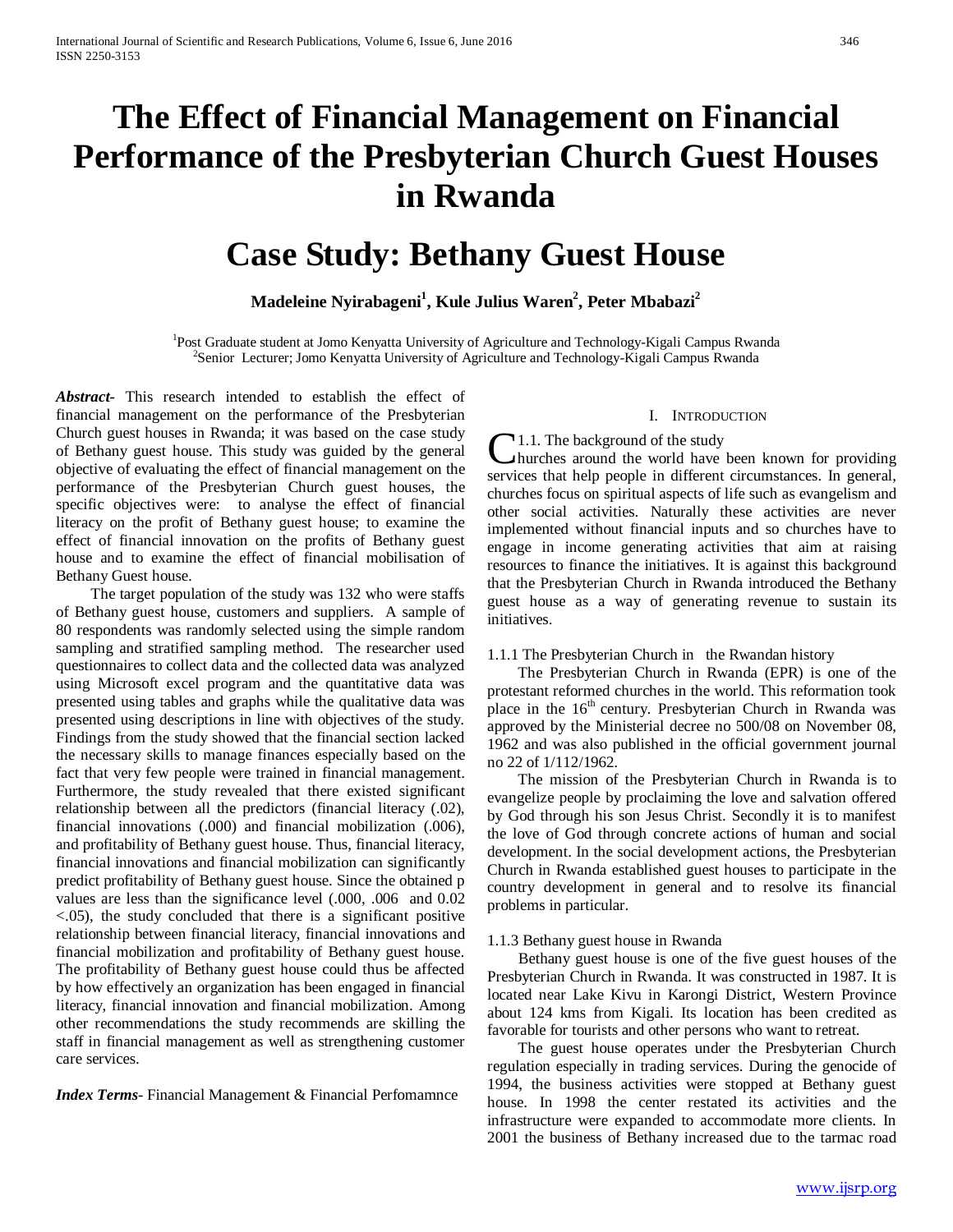Kigali - Karongi. This led to an increased number of tourists going to Karongi, especially those who desired to stay at Bethany. In addition to the infrastructure expansion, Bethany guest house constructed a new four floor building in order to respond to the increased number of clients.

## 1.2. Problem Statement

 Experience has shown that the development of guest houses can be an effective component of an economic development package. Guest houses like Bethany have the capacity to help overcome financial challenges that institutions like the Presbyterian Church faces.

 Despite the fact that the infrastructure at Bethany guest house was reconstructed to meet the expanding number of clients and the profit goes up. However, the success of Bethany is not well known. Undoubtedly, there is still a gap in the financial management of the Presbyterian Church Guest houses. This study titled "the effect of financial management on the performance of the Presbyterian Church guest houses in Rwanda; intended to examine the effect of financial management practice on the performance of Bethany guest house.

## 1.3 Objectives

1.3.1 General objective

 The main objective of this research was to examine the effect of financial management on the performance of the Presbyterian Church guest houses in Rwanda

## 1.3.2 Specific objective

The study was guided by the following specific objectives;

- 1. To analyse the effect of financial literacy on the profitability of Bethany guest house
- 2. To examine the effect of financial innovation on the profitability of Bethany guest house
- 3. To examine the effect of financial mobilisation on the profitability of Bethany Guest house

## 1.3.3 Research questions

The research aims at responding to three main questions:

- 1. What is the effect of financial literacy on profitability of Bethany guest house?
- 2. What is the effect of financial innovation on profitability of Bethany guest house?
- 3. What is the effect of financial mobilisation on profitability of Bethany Guest house?

## II. THE LITERATURE REVIEW

#### 2.1 The theoretical framework

 The study was based on the theory of financial management systems and other ideas incorporated to it from the theories of financial literacy and the theory of financial innovation and financial mobilization.

## 2.1.1 Financial literacy theory

 Financial literacy is mainly used in connection with personal finance matters. Financial literacy often entails the knowledge of properly making decisions pertaining to certain personal finance areas like real estate, insurance, investing, saving, tax planning and retirement. It also involves intimate knowledge of financial concepts like compound interest, financial planning, the mechanics of a credit card, advantageous savings methods, consumer rights, time value of money. ( Justin Marlowe 2014)

## 2.1.2 Financial innovation theory

 Financial innovation is the act of creating and then popularizing new financial instruments as well as new financial technologies, institutions and markets. It includes institutional, product and process innovation. (Oliver Wyman and Clifford Chance LLP,2012)

 For Bethany guest house the financial innovation, some customers use the credit card when they pay what they consume in the guest. Bethany guest house use financial technology on buying furniture or paying taxes.

## 2.1.3. Financial mobilization theory

 The resources mobilization is the process by which resources are solicited by the program and provided by donors and partners.

 In Bethany guest house; there is financial mobilization provide the financial prudence where the responsible is sensible and careful to avoid unnecessary risks in their business**.**

 The prudence concept, do not overestimate the amount of revenues recognized or underestimate the amount of expenses. It is also conservative in recording the amount of assets, and not underestimates liabilities. The result should be conservativelystated financial statements

 In Bethany guest house all transactions of expenses and revenues were recorded daily in the book value.

#### 2.1.4 Financial management systems

 A financial management system is the methodology and software that an organisation uses to oversee and govern its income, expenses, and asserts with the objectives of maximizing profits and ensuring sustainability.

 It is the processes and procedures used by an organisation's management to exercises financial control and accountability. These measures include recoding, verification and timely reporting of transactions that affect revenues, expenditure, asserts and liabilities. ( Jacky Diamond and Poker Khemani, 2005)

#### 1. The Effects of Profit

 For this study, the researcher wanted to know how the profit has participated in success of Bethany guest house; and what has been the consequences even if it will realize the loss?

A positive effect of companies generating operational profits is the ability for companies to expand and grow their operations. Companies often reinvest a certain amount of profits earned from current operations into new business opportunities or expanding current operations to increase business output. For Bethany guest house; the research has found how a profit participates in growing of the Presbyterian guest houses.

 2. Challenges faced by the financial management system in Bethany Guest house in meeting the profits.

 Bethany guest house has infrastructures which need to be renovated. Some materials are old or not meeting the standard; they needs to be changed. The road going to the center from the main road to Bethany guest house should be tarmac. Observing

[www.ijsrp.org](http://ijsrp.org/)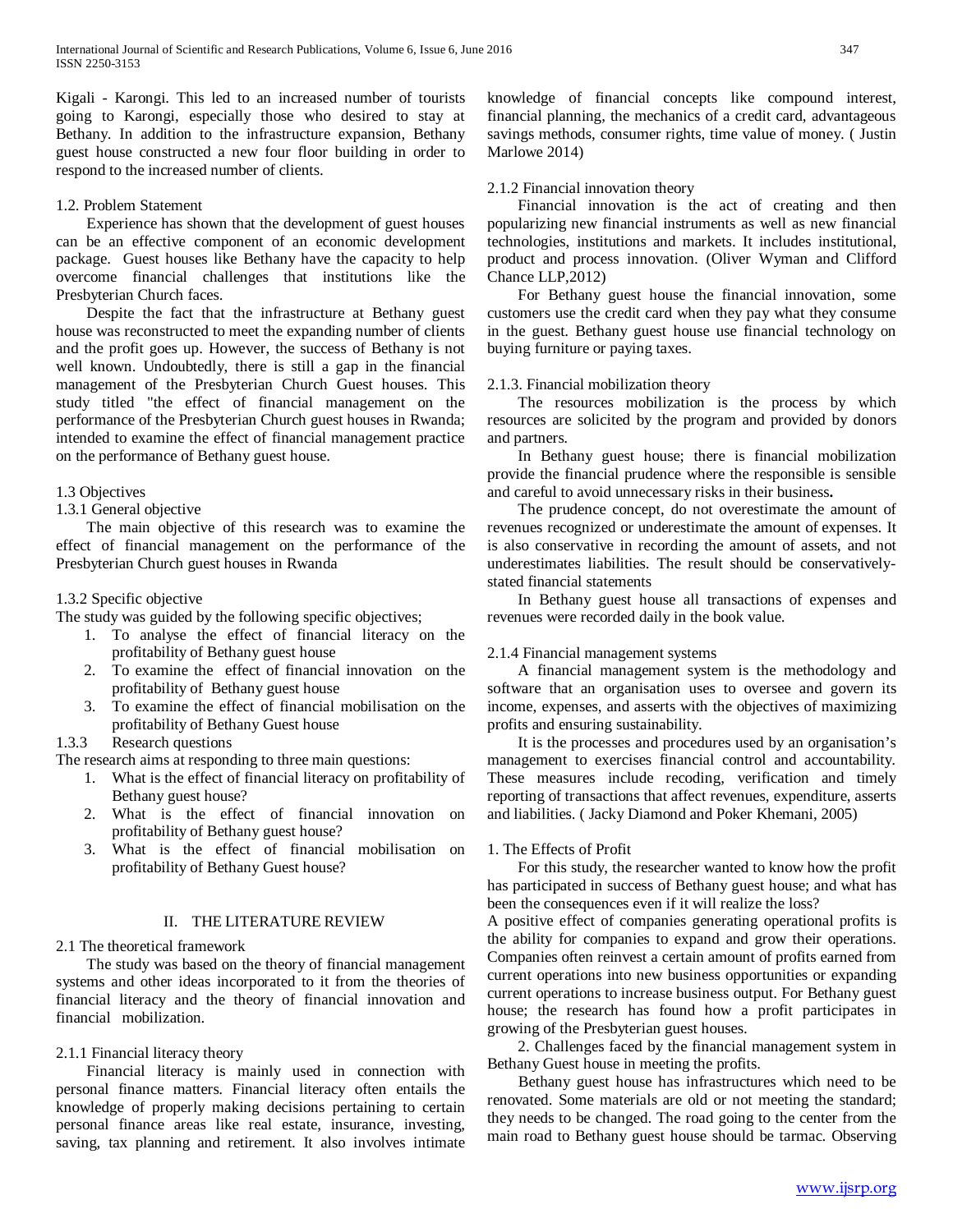the competence of the staff and services they should deliver, you find that the staff needs to be empowered in order to meet the needs of the customer, because training and developing employees Bethany guest house improve in its services delivery and consequentially the income will increase.

 Today many guest houses are coming up as competitors to Bethany guest house. This becomes a challenge to Bethany guest house, Bethany guest house has no access of permanent internet connection, due to the electricity which is not constant. In addition to this the website of Bethany guest house doesn't have enough information.

#### *Figure 2.1: Conceptual framework* **INDEPENDENT VARIABLE DEPENDENT VARIABLE**

## 2.2 Conceptual framework

 The conceptual framework shows the linkage between financial management style and the financial performance of Bethany guest houses; with regard to other studies conducted, the effect of financial management style was taken as an independent variable and the financial performance of Bethany guest houses as dependent variable. Taking into account the fact that the more development of financial management style there is, the more the performance of Bethany guest houses increases; there is a link between the dependent and the independent variables as illustrated below



The framework above shows a causal relationship between the effect of financial management style (independent variables) and financial performance of Bethany guest houses (dependent variable).

#### III. RESEARCH METHODOLOGY

## 3.1 Introduction

 In detail this study presents the tools and techniques that were used to investigate the research issues in the field. It includes spelling out the area of the study and study population. It further describes the methods and techniques used in choosing the sample size and selection instruments like questionnaire, interviews and documentation to be used. It also includes data processing, analysis and problems that were encountered in this research, finally this chapter provides the back ground against which the findings and conclusions of the study will be examined and appreciated regarding their reliability and validity.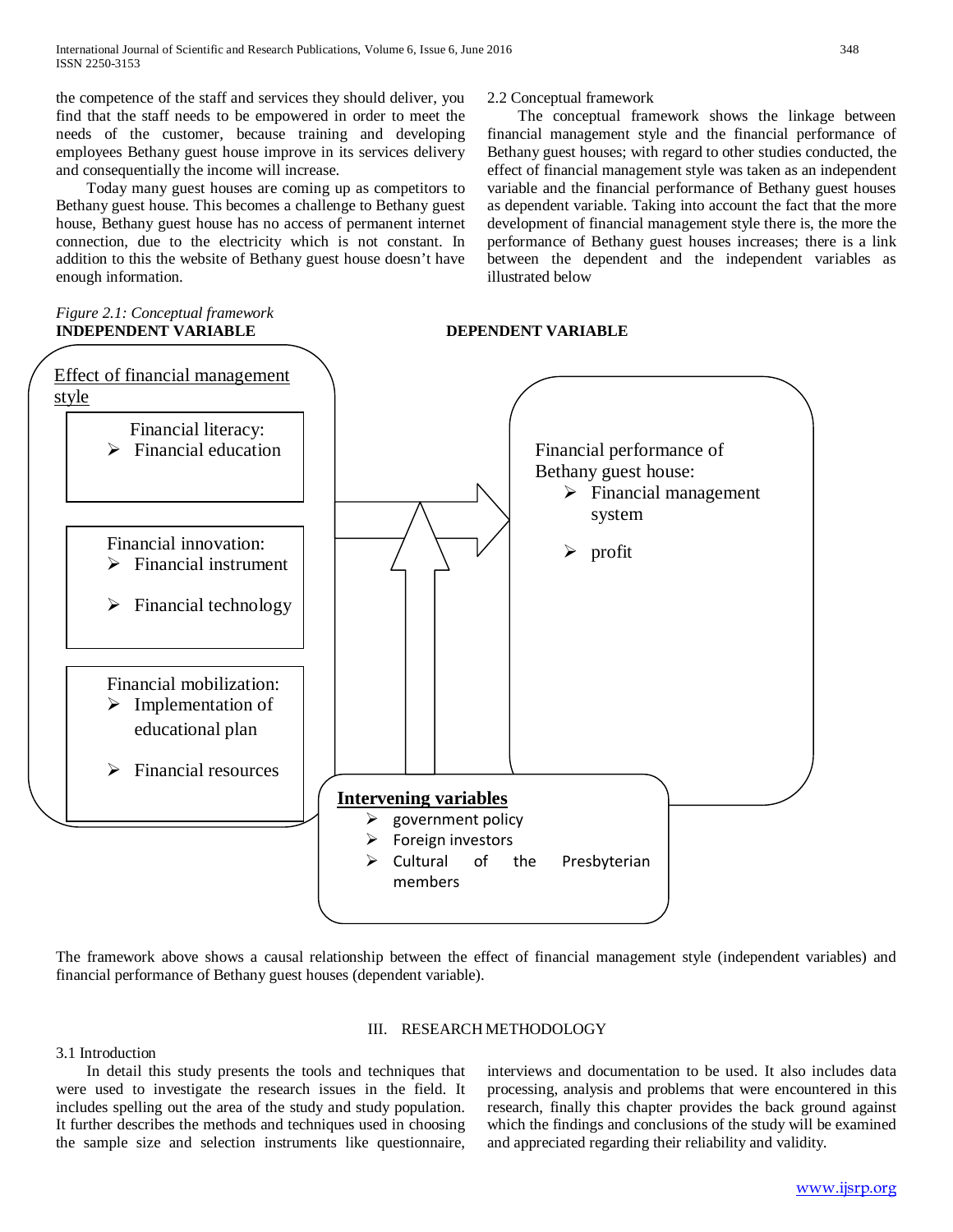#### 3.2 The research designs

 According to Churchill (1992), a research design is a framework or a plan for the study used as a guide in collecting and analyzing data. Therefore, the researcher used descriptive method design which is a method of collecting information by interviewing or administering a questionnaire to a sample of individuals. This study used qualitative and quantitative, statistic, analytic and comparative method design. After being collected the data will be analyzed.

#### 3.3 The target population

 This research study was conducted among 200 people in the following categories: staff of Bethany guest house, customers and suppliers, in order to get the effect of profit in success of Bethany guest house. The questionnaire and interview was given to 132 people.

#### 3.4 Sampling techniques and illustrations

 The sample size has been determined by using Alain Bouchard formula as follow:

We have  $n_c$  = n :( 1+n: N) where  $n_c$  = The sample to be determined;

$$
_{n_{c}} = 1 + \frac{n}{N} = 1 + \frac{N+n}{N} = \frac{N}{I} \times \frac{N}{N+n} = \frac{N \times n}{N+n}
$$

 $N=$  the number of whole population ;  $n= 132$ , the target of population,  $N=200$ , the total population,  $nc = the simple size$ 

$$
n_c = 1 + \frac{132}{200} = 1 + \frac{200 + 132}{200} = \frac{200}{1} \times \frac{200}{200 + 132} = \frac{200 \times 132}{200 + 132}
$$
  
=  $\frac{26400}{332} = 79.5 \approx 80$ 

 According to the formula given by Bouchard, in our study, the simple size is conducted on 80 respondents classified in the category of staff, customers and suppliers. The selection of respondents was done by Simple random sampling. While selecting the sample size of the study, the researcher selected 18 respondents among staff, 44 among customers and 18 among suppliers.

 In the study, the researcher used the purposive sampling technique to choose specific respondents whom he expected to have the information regarding the research topic. Simply, the researcher chose the people who have knowledge about business and profit regarding to the topic.

#### 3.5 The Instruments

 Both primary and secondary of data was used. The primary data collection is interviews and questionnaires given to the staff of the Presbyterian Church guest house, customers and suppliers. The secondary data were all information collected from library, journals, internet newspapers and financial report from Bethany guest houses.

#### 3.6 Data collection procedures

 The data collection process was done through field visits, telephone, interviews, observation and review of existing literatures. The researcher used different method such us questionnaire, interview, observation method.

## IV. DATA ANALYSIS AND PRESENTATION OF FINDING

## 4.1. Profile of respondents

 Based on the findings, respondents at vocational trainings participated in this research at a highest rate of 30%. The respondent at secondary level are 27,5%. Those at university level are 26,2% , respondents at primary level represent 13,7% and those at adult education represent 0,2%.

#### 4.1.1. Gender of respondents

 The study has shown that male were 51 which is equivalent to 63.7% of the selected sample population while females were 29 equivalents to 36.3%.

#### 4.1.2. Age of structure of the respondents

 Respondents were divided into 4 age groups, from 25 up 65 years old. The majority of respondents were between 25 to 35 years old who represent 40% of respondents and 35 to 45 years old who represent 25%, 45 to 55 years old who represent 6.3% of the respondent and 55 to 65 years old who represent 8.7% of respondent

#### 4.1.3. Experiences level

 Based on the findings, 72.2% of respondents represent the person who was not trained in financial management. 23.8% of respondents have got the training in financial management. Also the study shows that 12,5% of respondents were trained in accounting, 8.8% of respondents are trained in saving, 7.5% of respondents were trained in investing, 3.8% of respondents were trained in tax planning and 1.2% of respondents were trained in insurance. This explains that in the area of financial management there are few persons who were trained in.

4.2 The effect of financial management on the performance of Bethany Guest House

 Findings have shown that the majority of respondents are in the range of the age between 25 and 65 years with the total of 80 respondents which present 100 % of the whole respondents. The majority of the respondents is male gender and presents 63.7 % of the whole respondents while the majority respondents are aged between 25years old and 35 years old which represent 40% of the whole number of respondents. According to the educational level of respondents, the study showed that the large number of respondents followed the vocational training 30% of the whole respondents are the results shows that the majority of respondents are single 52.5% . The married represent 40%.

4.2.1. The effect of financial literacy on profit of Bethany Guest House.

 The results shown that 76, 2% of respondents represent the category of people who was not trained in financial management. This explains that those 23, 8% are the ones in charge of financial management for Bethany guest house.

 Based on the analysis in the tables, in the financial management, there are few persons who were trained in financial management 12, 5%, while the others were not trained in this area of finance. However, maybe there are some persons who can get the job in financial management without being trained in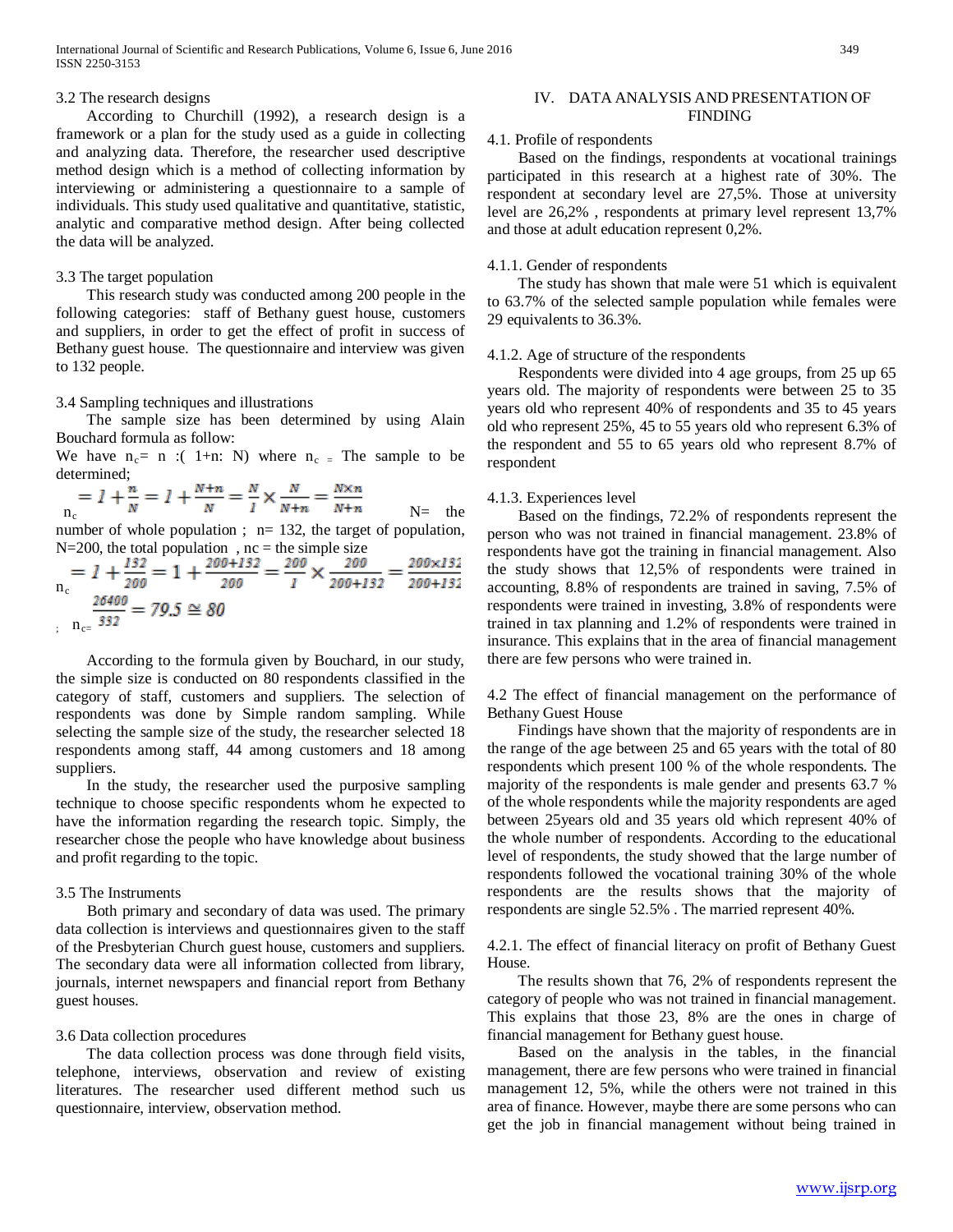financial management. This can create mismanagement system at Bethany due to the unskilled people in the financial management. Tools used in communication at Bethany

 The researcher wanted to know the tools of communication used at Bethany guest house in order to collaborate and provide good services to the customers and suppliers. Based on the data provided by the table 9, the service offered at Bethany is mostly on the accommodation 28, 8% restaurants 27, 5% and conferences 22, 5%. Other services have to be improved such as swimming 12, 5%, ironing 5% and internet 2, 5%.

 The tool used mostly in communication at Bethany is internet and news paper; while television, radio and mobile phone come in the second step. Good communication can improve more the business at Bethany and being reached by many clients in our days of technology, where internet is the most tools used in communication over the world.

 The result show that the correlation between financial literacy and profitability of Bethany Guest house is presented in table below where there we establish the relationship between financial literacy and profitability of Bethany quest house, correlations, and Regression squared were computed.

## **Table 4.10.a: Correlation between financial literacy and profitability of Bethany Guest House**

| <b>Pearson</b><br>correlation | Profitability<br>of<br><b>Bethany</b><br><b>Guest</b><br>house |
|-------------------------------|----------------------------------------------------------------|
|-------------------------------|----------------------------------------------------------------|

|                  | Profitability of Bethany<br>guest house                               | 1.000 |
|------------------|-----------------------------------------------------------------------|-------|
| <b>Financial</b> | Training in Financial<br>Management                                   | .27   |
| literacy         | Better Services delivery<br>customers<br>and<br>to                    | .48   |
|                  | suppliers<br>Good communication<br>with customers<br>and<br>suppliers | .43   |

#### *Source: Primary data, 2015*

According to the findings presented in table above, the relationship between various financial management attribute and profitability of Bethany guest house was determined. The relationship between the extent to which Bethany guest house respondents are trained in financial management and profitability of Bethany guest house was .27, better services delivery (.48) and good communication with the customers and suppliers (.43). Although there was notable relationship, the correlation between financial literacy attributes and profitability of Bethany guest house was generally weak. In order to establish the extent to which the predictive variable influences the variability of the dependent variable, adjusted  $r^2$  was determined.

## **Table 4.10.b: Model Summary for Financial literacy and profitability of Bethany guest house**

| $\sim$<br>Model<br>Summary |         |                          |                                 |                                            |  |
|----------------------------|---------|--------------------------|---------------------------------|--------------------------------------------|--|
| Model                      |         | D<br>R Square            | Adjusted<br>DC.<br>Square<br>K. | Std.<br>f the Estimate<br>Ē<br>Error<br>ΩŤ |  |
|                            | .626(a) | 30<br>$\cdot$ ) $\prime$ | .226                            | .70158                                     |  |

Predictors: Financial literacy attributes

## *Source: Primary data, 2015*

As shown by the model summary in table adjusted R squared is .226. This shows that financial literacy to some extent influences the variability of financial profitability. Thus, various financial literacy attributes can be used to predict financial profitability of Bethany guest house. The findings proved that there is a positive correlation between independent variables and dependent variable with  $R = 0.626$  and the research confirms that 39 % ( $\mathbb{R}^2 = 0$ . 39) of the variation in financial profitability of Bethany guest house can be explained by the variation in financial training received by the workers, better services delivery to the customers and suppliers and to the best methods of communication with the customers.

4.2.2. The effect of financial innovation on profit of Bethany guest house

The study explains that the tools which attract customers and let people to come at Bethany Guest house. Those tools are:

the lack Kivu view which comes at the first step, while the customer care comes at the last stage.

It could be excellent if customer care could occupy more than lack Kivu view. This could increase the number of client at Bethany Guest house.

The Christian faith based also is another important tool which attracts clients at Bethany Guest house. According to the table no 11 in chapter 4, 87% of respondents said that, financial innovation system exist at Bethany Guest house. Also the study has shown that the suppliers of Bethany Guest house receive the command order for Bethany guest house at 78% before sending their furniture as shown in the table no 12 in chapter 4 and the delivery note is given at Bethany Guest house at 66, 2% as the table no 13 in chapter 4 demonstrates it; when furniture is bought in gross quantity. For the 33%, the delivery note is not needed because the furniture is bought in details..

At Bethany guest house, 85% of respondents said that the invoice is given to Bethany guest house after purchasing some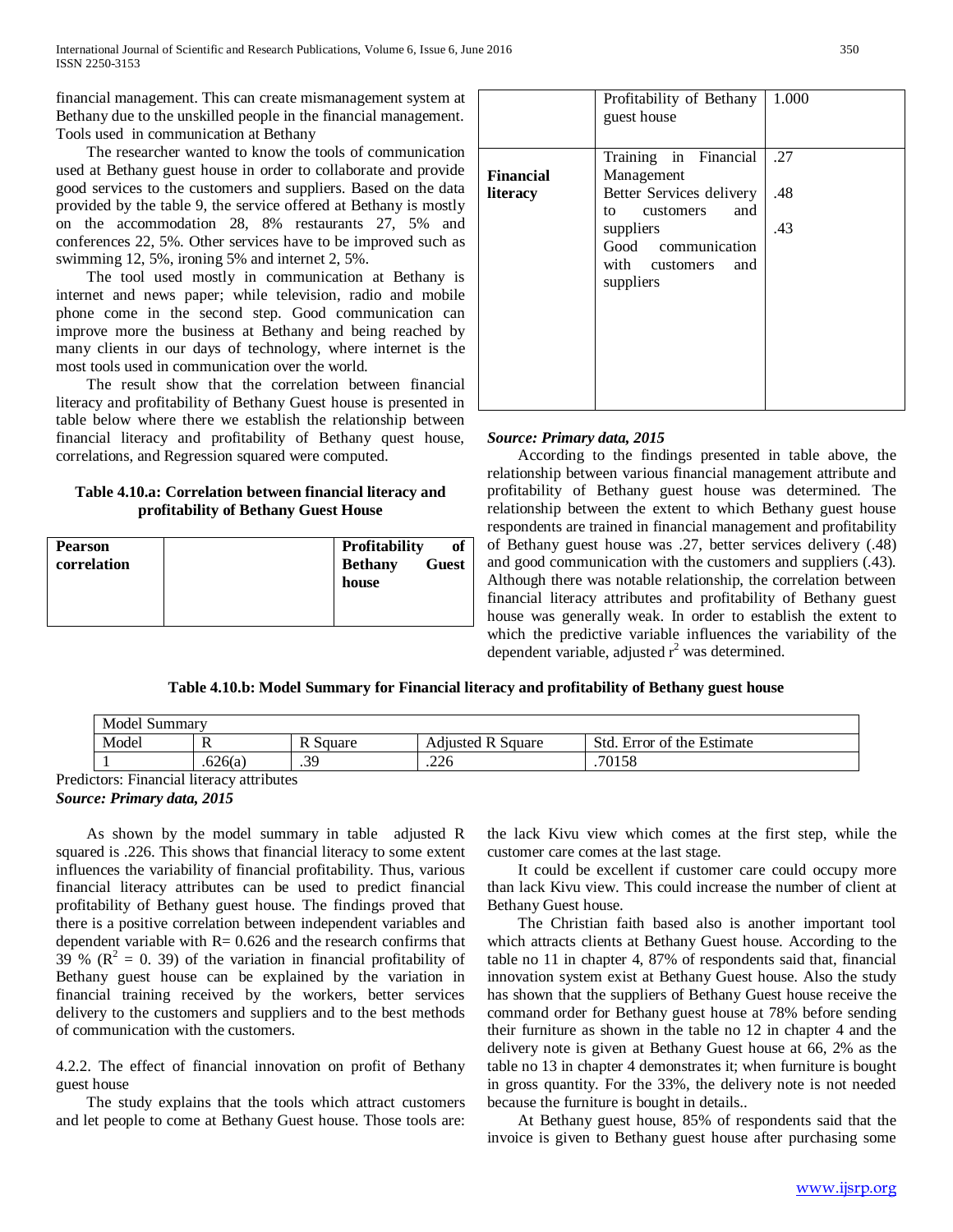furniture. The 15% which remains explain that some furniture was purchased where they have no invoice.

The study has demonstrated that at Bethany, two main modes are used in payment. Cash payment 46, 2% and check bank payment 45%. Even if the cash payment facilitates the easier payment, it can facilitate the loss of money too, where money cannot reach to the account. The use of visa card which is on 2, 5% and mobile money, should be encouraged to be used at Bethany us tool of payment as the technology advances and discourages the cash payment.

The study has demonstrated that Bethany guest house established the payment request before expending money at the rate of 53% of respondents. The remaining percentages can explain that Bethany does not do the payment request regularly before expending money. Briefly the business at Bethany is well done because all accounting document were done and given to the supplier or clients. Concerning the kind of audits used at Bethany in order to improve the financial innovation, the study has demonstrated that Bethany uses both audits (internal and external).

The result shows that the correlation between financial innovation and profitability of Bethany Guest house is presented in table below where the correlation between financial innovations and profitability of Bethany guest house was established.

**Table. 4.21.a: Correlation between financial innovations and profitability of Bethany Guest House**

| Pearson<br>Correlation |                                                |  | Profitability of<br><b>Bethany</b> Guest<br>House |
|------------------------|------------------------------------------------|--|---------------------------------------------------|
|                        | Profitability of Bethany<br><b>Guest House</b> |  | 1.000                                             |

| <b>Financial</b> | Existence of tools attracting      | .56 |
|------------------|------------------------------------|-----|
| innovations      | clients                            | .44 |
|                  | Presence of innovation             | .30 |
|                  | system                             | .28 |
|                  | Establishment<br>$\sigma$ f<br>the | .34 |
|                  |                                    |     |
|                  | commend order to<br>the            | .42 |
|                  | suppliers                          | .27 |
|                  | Give the delivery note             | .41 |
|                  | Invoice<br>after<br>given          | .57 |
|                  | purchasing                         | .49 |
|                  | Mode of payment                    |     |
|                  | Payment request before             |     |
|                  | expending money                    |     |
|                  | Kind of Audits used                |     |
|                  | Ways used to improve the           |     |
|                  | financial innovation               |     |
|                  | Existence of personal<br>in        |     |
|                  | charge of customer care            |     |
|                  |                                    |     |
|                  |                                    |     |
|                  |                                    |     |
|                  |                                    |     |
|                  |                                    |     |
|                  |                                    |     |
|                  |                                    |     |
|                  |                                    |     |
|                  |                                    |     |
|                  |                                    |     |
|                  |                                    |     |
|                  |                                    |     |
|                  |                                    |     |
|                  |                                    |     |
|                  |                                    |     |

## *Source: Primary data, 2015*

Referring to the findings presented in table 21.a, upon determining the relationship between various financial innovations attributes, the study established a positive relationship between profitability of Bethany guest house and the existence of tools attracting clients (.56), presence of innovation system (.44), establishment of the commend order to the suppliers (.30), Give the delivery note (.28), Invoice given after purchasing (.34), Mode of payment (.42), Payment request before expending money(.27 ), Kind of Audits used (.41), Ways used to improve the financial innovation (.57) and existence of personal in charge of customer care (.47). The correlations showed some level of relationship between financial innovations and profitability of Bethany guest house although a moderate one. In order to establish the extent to which the predictive variable influences the variability of the dependent variable, adjusted  $r^2$ was determined.

| Table 4.21.b: Model Summary for Financial innovations and profitability of Bethany guest house |  |  |
|------------------------------------------------------------------------------------------------|--|--|
|                                                                                                |  |  |

| Model<br>Summary |                                  |          |                          |                                               |  |
|------------------|----------------------------------|----------|--------------------------|-----------------------------------------------|--|
| Model            | v                                | R Square | <b>Adjusted R Square</b> | Std.<br><sup>e</sup> the Estimate<br>Error of |  |
|                  | $0^{\prime\prime}$<br>(a<br>د∠ه. | 677      | $\cap$ $\circ$<br>ه∠۱.   | 71676                                         |  |

Predictors: Financial innovations *Source: Primary data, 2015*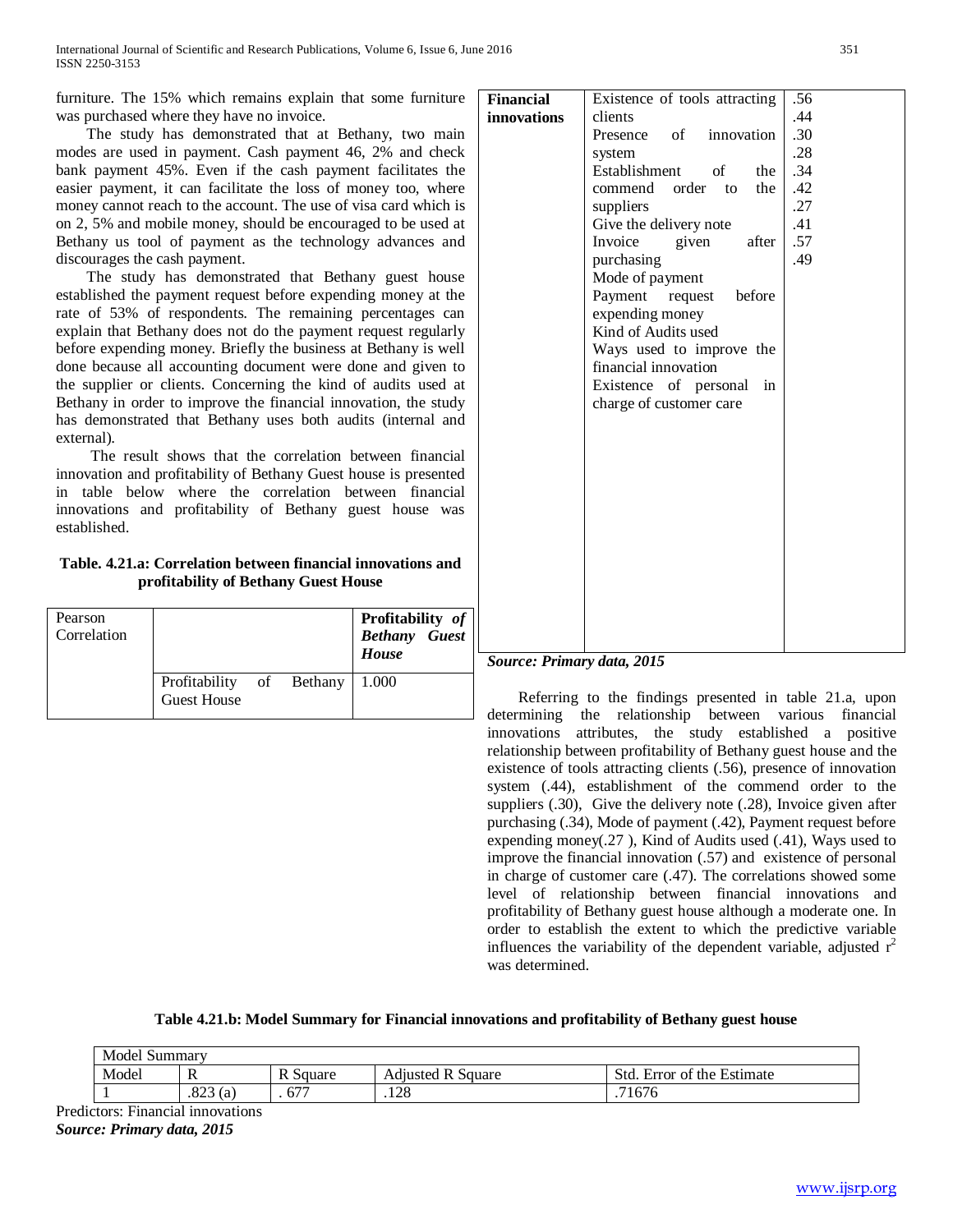As shown by the model summary in table 21b, adjusted R squared is .128. This shows that financial innovations to some extent influence the variability of financial profitability. Thus, various financial innovations can be used to predict profitability of Bethany guest house. The findings proved that there is a positive correlation between independent variables and dependent variable with  $R = 0.823$  and the research confirms that 67.7 % ( $\mathbb{R}^2 = 0$ . 677) of the variation in financial profitability can be explained by the variation in financial innovations of Bethany guest house. Therefore, the financial innovations have positive effect on profitability of Bethany guest house.

4.2.3. Effect of financial mobilization on the profitability of Bethany Guest House

Mobilization plays a good role in improving and pulling resources together within the business. This job of mobilization of customers normally is done through good care services provided. This study shows that, 41, 2 % of respondents have shown the necessity of a person in charge of customer care management at Bethany Guest house and 20% of respondents said that , in order to provide a better services the person will mobilize customers at Bethany guest house. But in order to have a good mobilization of customers, the level of the personnel of the staff, look at on the competitors and the location of Bethany guest house all of these need to be taken into consideration. The decision makers should reject any of these elements.

On the reduction or discount for regular customers, the study has shown that 85% of respondents said that there is a reduction or discount for regular customers at Bethany guest house. This is good for Bethany guest house to maintain their clients. According to the money receiver at Bethany guest house, it is better to have one person in charge of receiving money in order to make the financial management efficient. In order to be efficient in management, Bethany guest house uses different programs 30% sage 100, 22, 5% of Microsoft excel and 21, 2% of Microsoft word. This is a good culture to use those programs to record all financial data at Bethany Guest house.

This study has demonstrated that revenue of Bethany guest house are based on two main services such as restaurant 49,6% while accommodation gave 47,1%. In year 2013 the income of Bethany Guest house decreased from 33, 2% in 2012 to 31% in 2013. But in year 2014 it has increased from 31% to 35, 8%. This implies that the Bethany guest house improved its financial management uses. The calculation of the gross profit at Bethany was high in year 2012 comparing to other years.

The balance sheet and the cash flow of Bethany Guest House show clearly that in 2013, the incomes decreased from 33.2% in 2012 to 31%. Even if those revenues increased in 2014 from 31% to 35.8%, the study shows that the management committee had not been aware of this situation. The researcher advises to review the system of management used by our guest house.

In Bethany guest house the business operations are realized according to the expenses**.** Those expenses are the amount of assets consumed from the performance of business operations and thus are the opposite of revenue. The major cost used are : Transport cost, salaries, water and electricity, petty cash, tax paid, communication, maintenance, office furniture, restaurant furniture and cost of material. The study shows that the expenses in 2012 were 26.6%, in 2013 were 35.9% while they were 37.4% in 2014.

Considering the financial report 2012 -2014 of Bethany guest house, the study realized the positive result because the expenses were higher than revenues. The calculation of the working capital shows that the business has been running well at Bethany guest house. This explain that there is a profit. It is interesting to indicate that the guest house has the audit. The findings show that the internal audit is regularly done by EPR while the external audit is made by the cabinet of auditors and Rwanda Revenue Authority.

4.2.4 The shortcomings faced by Bethany Guest house the way forward

Bethany Guest House meets different challenges due to its geographical location, its system of management and the fiscal context of the country. The study shows five main challenges scored as follows: the ccompetition with other hotels 48.7%, the lack of experience of employees 15%, the management system 13.8%, Inflation 12.5%, and low educational of employees 10%. Another challenge is the lack of clients because of their belief. In fact, there are some clients who go elsewhere simply because they don't agree with the doctrinal way of the church. The interviewees added the inadequate service on the list of challenges met by Bethany Guest House.

The ways to put forward are the replacement of the employees, the review of prices the introduction of new product and the increase of the marketing level. Our findings show also that the Bethany guest house must do a regular maintenance of the infrastructure.

The result shows that the correlation between financial mobilization and profitability of Bethany Guest house is presented in table below where the correlation between financial mobilization and profitability of Bethany guest house was established.

**Table 4.28.a: Correlation between financial mobilization and profitability of Bethany Guest House**

| Pearson<br>Correlation |                                                |  | Profitability of<br><b>Bethany</b> Guest<br>House |
|------------------------|------------------------------------------------|--|---------------------------------------------------|
|                        | Profitability of Bethany<br><b>Guest House</b> |  | 1.000                                             |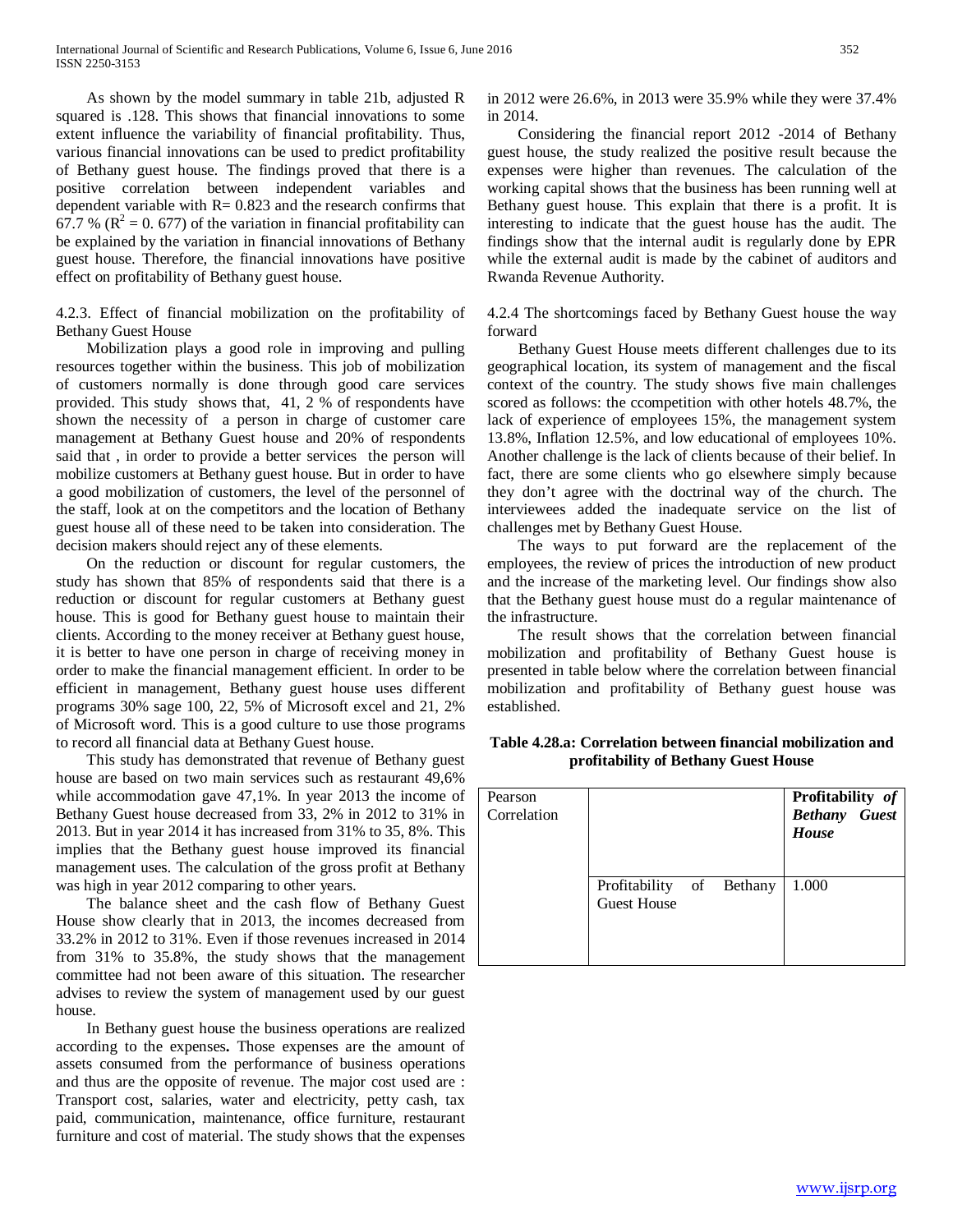| <b>Financial</b> | Presence of personal in      | .36 |
|------------------|------------------------------|-----|
| mobilization     | charge of marketing          | .11 |
|                  | How does Bethany mobilize    | .23 |
|                  | its customers                | .18 |
|                  | Appreciation of its services | .09 |
|                  | Discount<br>for<br>regular   |     |
|                  | customers                    |     |
|                  | Accounting program used      |     |
|                  |                              |     |
|                  |                              |     |
|                  |                              |     |
|                  |                              |     |
|                  |                              |     |
|                  |                              |     |
|                  |                              |     |
|                  |                              |     |
|                  |                              |     |

Referring to the findings presented, the strength of the association between various financial mobilizations attributes and profitability of Bethany guest house was varied. The study established a positive relationship between profitability of Bethany guest house and the presence of personal in charge of marketing (.36), how does it mobilize its customers (.11), appreciation of its services (.23), discount for regular customers (.18) and the accounting program used(.09).

The overall results showed that there was some level of association between financial mobilization and profitability of Bethany guest house. In order to establish the extent to which the predictive variable influences the variability of the dependent variable, adjusted  $r^2$  was determined.

#### *Source: Primary data, 2015*

**Table 4.28.b: Model Summary for Financial mobilization and profitability of Bethany guest house**

| Model Summary |         |                       |                          |                                  |  |
|---------------|---------|-----------------------|--------------------------|----------------------------------|--|
| Model         | -IN     | Square                | Adjusted R S<br>. Square | of the Estimate<br>Std.<br>Error |  |
|               | .606(a) | ~~<br>$\cdot$ $\cdot$ | .188                     | .70464                           |  |

Predictors: Financial mobilizations

As shown by the model summary, adjusted R squared is .188. This shows that financial innovations to some extent influence the variability of financial profitability. Thus, various financial innovations can be used to predict profitability of Bethany guest house. The findings proved that there is a positive correlation between independent variables and dependent variable with R= 0.606 and the research confirms that 37 % ( $\mathbb{R}^2$  = 0. 37) of the variation in financial profitability can be explained by the variation in financial mobilization of Bethany guest house. Therefore, the financial innovations have positive effect on profitability of Bethany guest house.

The analysis of the effect of financial management on profitability of Bethany guest house is done by using Regression model as it is mentioned in table 29.

In the multiple regression models we determine the relative importance of each Independent Variable in predicting Dependent Variable, regression model equation was computed. Constant and the standardized coefficients (B) (the coefficients of the estimated regression model) were used to interpret the parameter coefficients.

## **Table 4. 29: Coefficients of the factors influencing the profitability of Bethany guest house**

| Model | Predictors | Standardized<br>Coefficients | Sig. |
|-------|------------|------------------------------|------|
|       |            | <b>Beta</b>                  |      |
|       | (Constant) |                              |      |

| Financial literacy | 0.029    | .02  |
|--------------------|----------|------|
| Financial          | 0.016423 | .000 |
| innovations        | 0.01137  | .006 |
| Financial          |          |      |
| mobilization       |          |      |
|                    |          |      |
|                    |          |      |
|                    |          |      |

#### *Source: Primary data, 2015*

A constant term (2.17) is interpreted as the profitability level that would be expected if all three independent variables (financial literacy, financial innovations and financial mobilization) were equal to zero. The result in the regression model implies the following: all independent variables, namely financial literacy, financial innovations and financial mobilization are positive as the model shows. This means that they provide positive predictive values implying that if the result of the variable (parameter) is 100% increased, and then the profitability (dependent variable) increases by the magnitude of the co-efficient of the independent variable. This is a direct proportionality. In regard to the nature of relationship between profitability and various predictors, the study, as shown by Table 29 summarizes the level of significance (sig.) for all the predicators.

The study revealed that there existed significant relationship between all the predictors (financial literacy (.02), financial innovations (.000) and financial mobilization (.006), and profitability of Bethany guest house. Thus, financial literacy, financial innovations and financial mobilization can significantly predict profitability of Bethany guest house.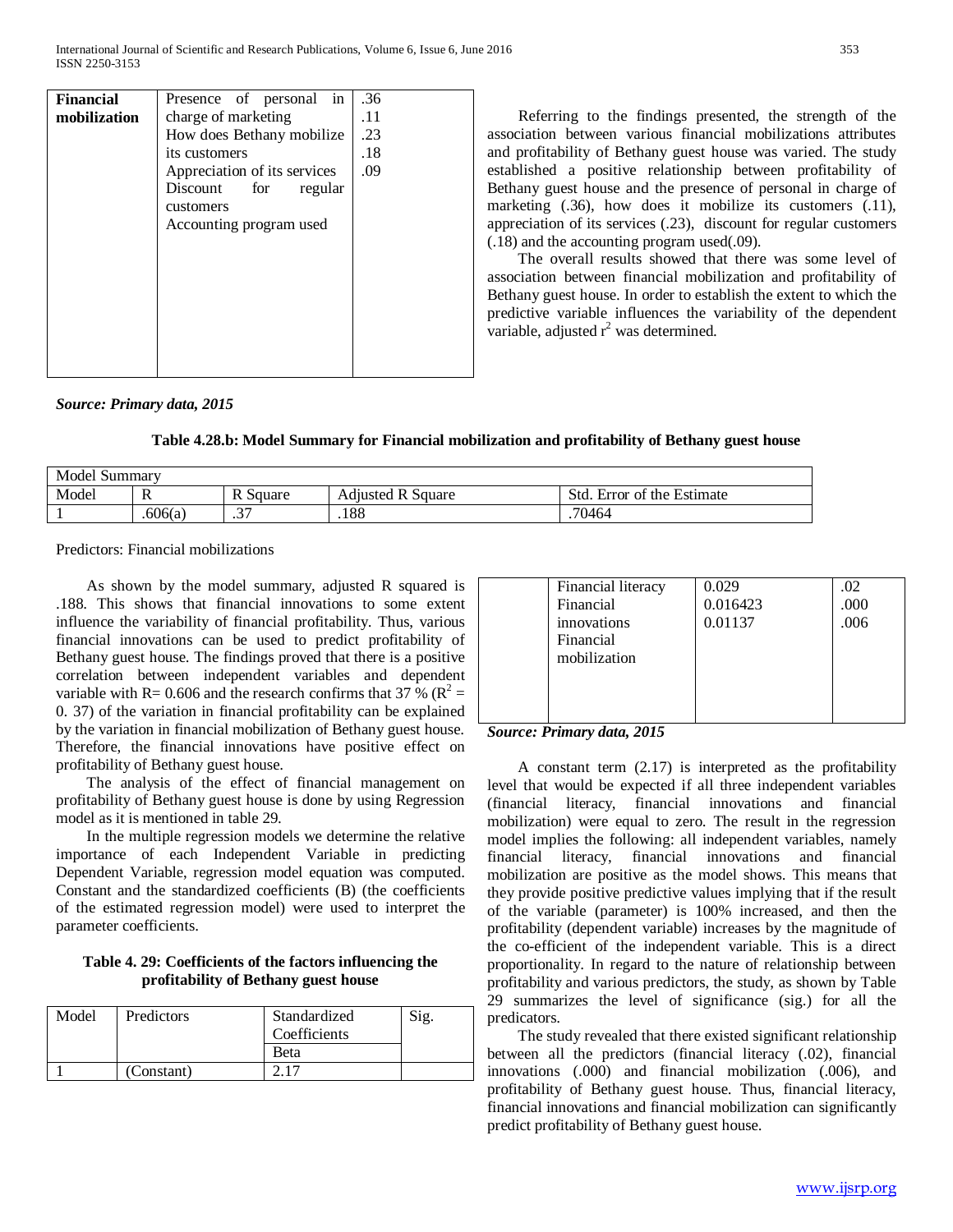Since the obtained p values are less than the significance level (.000, .006 and 0.02

<.05), the study concluded that there is a significant positive relationship between financial literacy, financial innovations and financial mobilization and profitability of Bethany guest house. The profitability of Bethany guest house could thus be affected by how effectively an organization has been engaged in financial literacy, financial innovation and financial mobilization.

#### V. SUMMARY, CONCLUSION AND RECOMMENDATIONS

#### 5.1 SUMMARY OF FINDINGS

5.1.1. The effect of financial literacy on profit of Bethany Guest House.

The results show that 76, 2% of respondents represent the category of people who was not trained in financial management. This explains that those 23, 8% are the ones in charge of financial management for Bethany guest house.

In the financial management, there are few persons who were trained in financial management 12, 5%, while the others were not trained in this area of finance. However, maybe there are some persons who can get the job in financial management without being trained in financial management. This can create mismanagement system at Bethany due to the unskilled people in the financial management.

Tools used in communication at Bethany

The researcher wanted to know the tools of communication used at Bethany guest house in order to collaborate and provide good services to the customers and suppliers. Based on the data provided, the service offered at Bethany is mostly on the accommodation 28, 8% restaurants 27, 5% and conferences 22, 5%. Other services have to be improved such as swimming 12, 5%, ironing 5% and internet 2, 5%.

The tool used mostly in communication at Bethany is internet and news paper; while television, radio and mobile phone come in the second step. Good communication can improve more the business at Bethany and being reached by many clients in our days of technology, where internet is the most tools used in communication over the world.

5.1.2. The effect of financial innovation on profit of Bethany guest house

The study explains that the tools which attract customers and let people to come at Bethany Guest house. Those tools are: the lack Kivu view which comes at the first step, while the customer care comes at the last stage.

It could be excellent if customer care could occupy more than lack Kivu view. This could increase the number of client at Bethany Guest house.

The Christian faith based also is another important tool which attracts clients at Bethany Guest house. According to the table no 11 in chapter 4, 87% of respondents said that, financial innovation system exist at Bethany Guest house. Also the study has shown that the suppliers of Bethany Guest house receive the command order for Bethany guest house at 78% before sending their furniture as shown in the table no 12 in chapter 4 and the delivery note is given at Bethany Guest house at 66, 2% as the table no 13 in chapter 4 demonstrates it; when furniture is bought in gross quantity. For the 33%, the delivery note is not needed because the furniture is bought in details.

At Bethany guest house, 85% of respondents said that the invoice is given to Bethany guest house after purchasing some furniture. The 15% which remains explain that some furniture was purchased where they have no invoice.

The study has demonstrated that at Bethany, two main modes are used in payment. Cash payment 46, 2% and check bank payment 45%. Even if the cash payment facilitates the easier payment, it can facilitate the loss of money too, where money cannot reach to the account. The use of visa card which is on 2, 5% and mobile money, should be encouraged to be used at Bethany us tool of payment as the technology advances and discourages the cash payment.

The study has demonstrated that Bethany guest house established the payment request before expending money at the rate of 53% of respondents. The remaining percentages can explain that Bethany does not do the payment request regularly before expending money. Briefly the business at Bethany is well done because all accounting document were done and given to the supplier or clients. Concerning the kind of audits used at Bethany in order to improve the financial innovation, the study has demonstrated that Bethany uses both audits (internal and external). Based on the table 19 in chapter 4, the financial innovation on the profit at Bethany, has been classified by the study as follow: - qualification of personnel which represents 33% of respondents:

> - Acknowledgement of competitors occupies the second place by 30% of respondents

Improve the marketing takes 27, 5%.

If these 3 ways could be fulfilled, the financial innovation on profit at Bethany guest house will go higher. Both 3 ways have to be used together, not separately.

To conclude, at Bethany guest house there is an effect of financial innovation on profit, because it has many tools which attracts clients and financial documents were used to improve the financial management.

5.1.3 The effect of financial mobilization on profit of Bethany guest house.

In this section, the study demonstrated that 93,8% of respondents said that at Bethany there is a person in charge of marketing. The person in charge of marketing in business is very important person. Any business can improve if it has not that person.

Also mobilization plays a good role in improving and pulling resources together within the business. This job of mobilization of customers normally is done through good care services provided. This shows that, 41, 2 % of respondents have shown the necessity of a person in charge of customer care management at Bethany Guest house and 20% of respondents said that , in order to provide a better services the person will mobilize customers at Bethany guest house. But in order to have a good mobilization of customers, the level of the personnel of the staff, look at on the competitors and the location of Bethany guest house all of these need to be taken into consideration. The decision makers should reject any of these elements.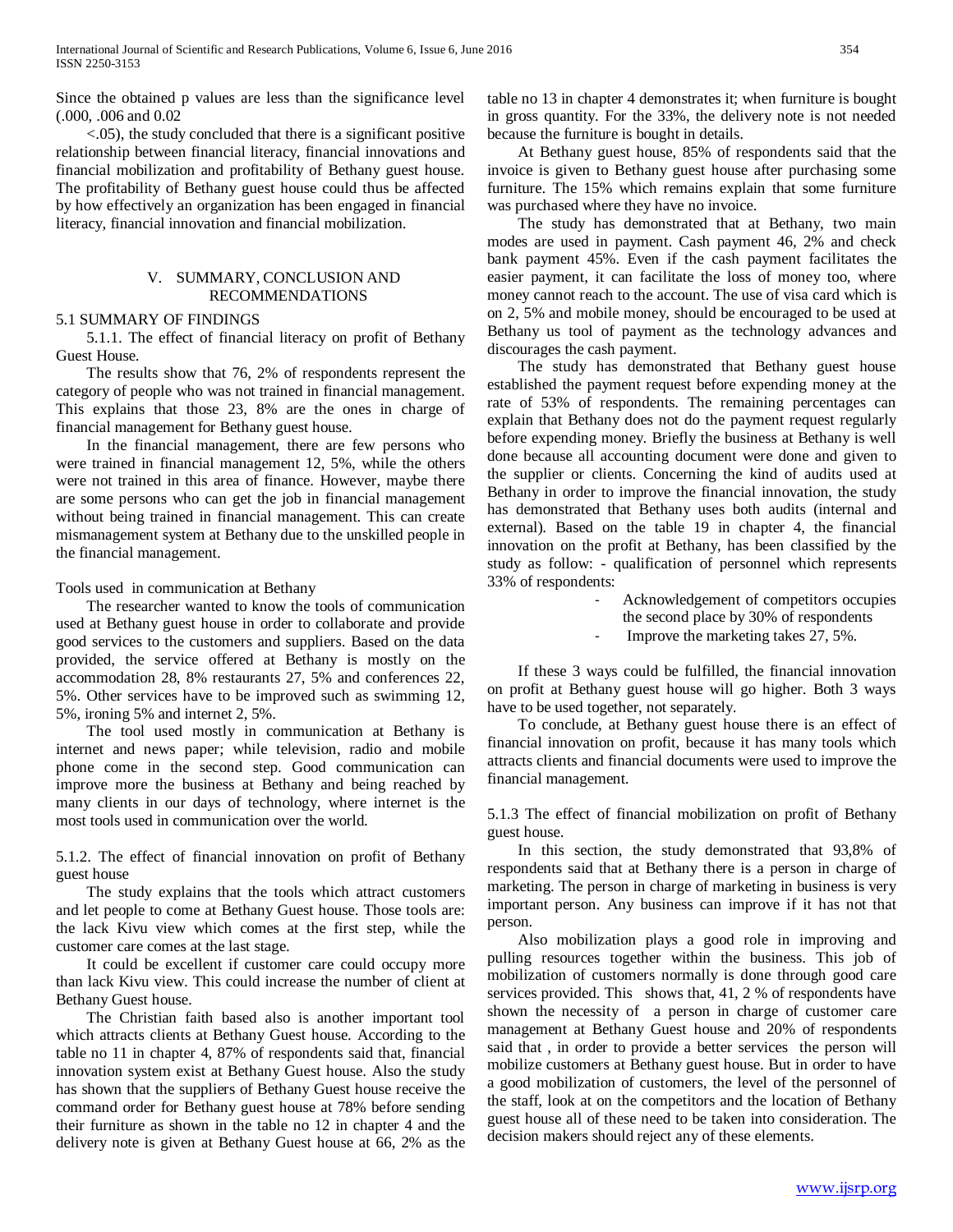On the reduction or discount for regular customers, the study has shown that 85% of respondents said that there is a reduction or discount for regular customers at Bethany guest house. This is good for Bethany guest house to maintain their clients. According to the money receiver at Bethany guest house, it is better to have one person in charge of receiving money in order to make the financial management efficient. In order to be efficient in management, Bethany guest house uses different programs 30% sage 100, 22, 5% of Microsoft excel and 21, 2% of Microsoft word. This is a good culture to use those programs to record all financial data at Bethany Guest house.

This study has demonstrated that revenue of Bethany guest house are based on two main services such as restaurant 49,6% while accommodation gave 47,1%. In year 2013 the income of Bethany Guest house decreased from 33, 2% in 2012 to 31% in 2013. But in year 2014 it has increased from 31% to 35, 8%. This implies that the Bethany guest house improved its financial management uses. The calculation of the gross profit at Bethany was high in year 2012 comparing to other years.

The balance sheet and the cash flow of Bethany Guest House show clearly that in 2013, the incomes decreased from 33.2% in 2012 to 31%. Even if those revenues increased in 2014 from 31% to 35.8%, the study shows that the management committee had not been aware of this situation. The researcher advises to review the system of management used by our guest house.

In Bethany guest house the business operations are realized according to the expenses**.** Those expenses are the amount of assets consumed from the performance of business operations and thus are the opposite of revenue. The major cost used are : Transport cost, salaries, water and electricity, petty cash, tax paid, communication, maintenance, office furniture, restaurant furniture and cost of material. The study shows that the expenses in 2012 were 26.6%, in 2013 were 35.9% while they were 37.4% in 2014.

Considering the financial report 2012 -2014 of Bethany guest house, the study realized the positive result because the expenses were higher than revenues. The calculation of the working capital shows that the business has been running well at Bethany guest house. This explain that there is a profit. It is interesting to indicate that the guest house has the audit. The findings show that the internal audit is regularly done by EPR while the external audit is made by the cabinet of auditors and Rwanda Revenue Authority.

5.1.4 The shortcomings faced by Bethany Guest house the way forward

Bethany Guest House meets different challenges due to its geographical location, its system of management and the fiscal context of the country. The study shows five main challenges scored as follows: the ccompetition with other hotels 48.7%, the lack of experience of employees 15%, the management system 13.8%, Inflation 12.5%, and low educational of employees 10%. Another challenge is the lack of clients because of their belief. In fact, there are some clients who go elsewhere simply because they don't agree with the doctrinal way of the church. The interviewees added the inadequate service on the list of challenges met by Bethany Guest House.

The ways to put forward are the replacement of the employees, the review of prices the introduction of new product and the increase of the marketing level. Our findings show also that the Bethany guest house must do a regular maintenance of the infrastructure.

#### 5.2. CONCLUSION

This research has been carried out in the area of financial management under the title "the effect of financial management on the performance of the Presbyterian church guest houses, a case study for Bethany Guest House". The general objective was to evaluate the effect of profits on the performance of the Presbyterian Church's guest houses in financial management.

To achieve this major objective, the researcher used the following specific objectives:

To analyse the financial management systems for realising profit on the performance of Bethany guest house.

To find out how the revenues and expenses contribute to the financial literature, financial prudence, financial mobilisation and financial innovation of Bethany guest house

To examine the challenges faced by Bethany Guest house in meeting the profits on the performance by Bethany guest house. The research report has been organized into five chapters. After a general introduction, the researcher looked at existing related literature for clarifying key concepts of the study. The third chapter dealt with methodological approaches while the fourth one was about data analysis and presentation of findings. The last chapter dealt with the discussion of the results, the general conclusion and recommendations.

To carry out this study, the researcher adopted interpretive research paradigm using a descriptive research design. Mixed methods combining both qualitative and quantitative approaches were used to assess the effect of profits on the performance of the Presbyterian Church guest houses. Thus, the researcher attempted to respond to three research questions related to three objectives of this research.

Concerning the first objective about the analysis of the financial management systems for realising profit on the performance of Bethany guest house, respondents very highly appreciated the system of management used by Bethany Guest House.

The researcher pointed out some strengths of Bethany Guest house. Some of them are the customer care service, the geographical location which attracts clients, good collaboration with the clients who accept to deliver their articles on credit, and the updated accounting program used is Microsoft Excel and sage 100.

For the second objective about how the revenues and expenses contribute to the financial literature, financial prudence, financial mobilisation and financial innovation of Bethany guest house, it has been found that the restaurant and accommodation are the highest benefit services for Bethany Guest House. Conference room and other services like swimming, internet and telephone must be improved because their present respectively 2.9% and 0.4% of all revenues. The balance sheet and the working capital of Bethany Guest House show clearly that in 2013, the incomes decreased from 33.2% in 2012 to 31%. Even if those revenues increased in 2014 from 31% to 35.8%, the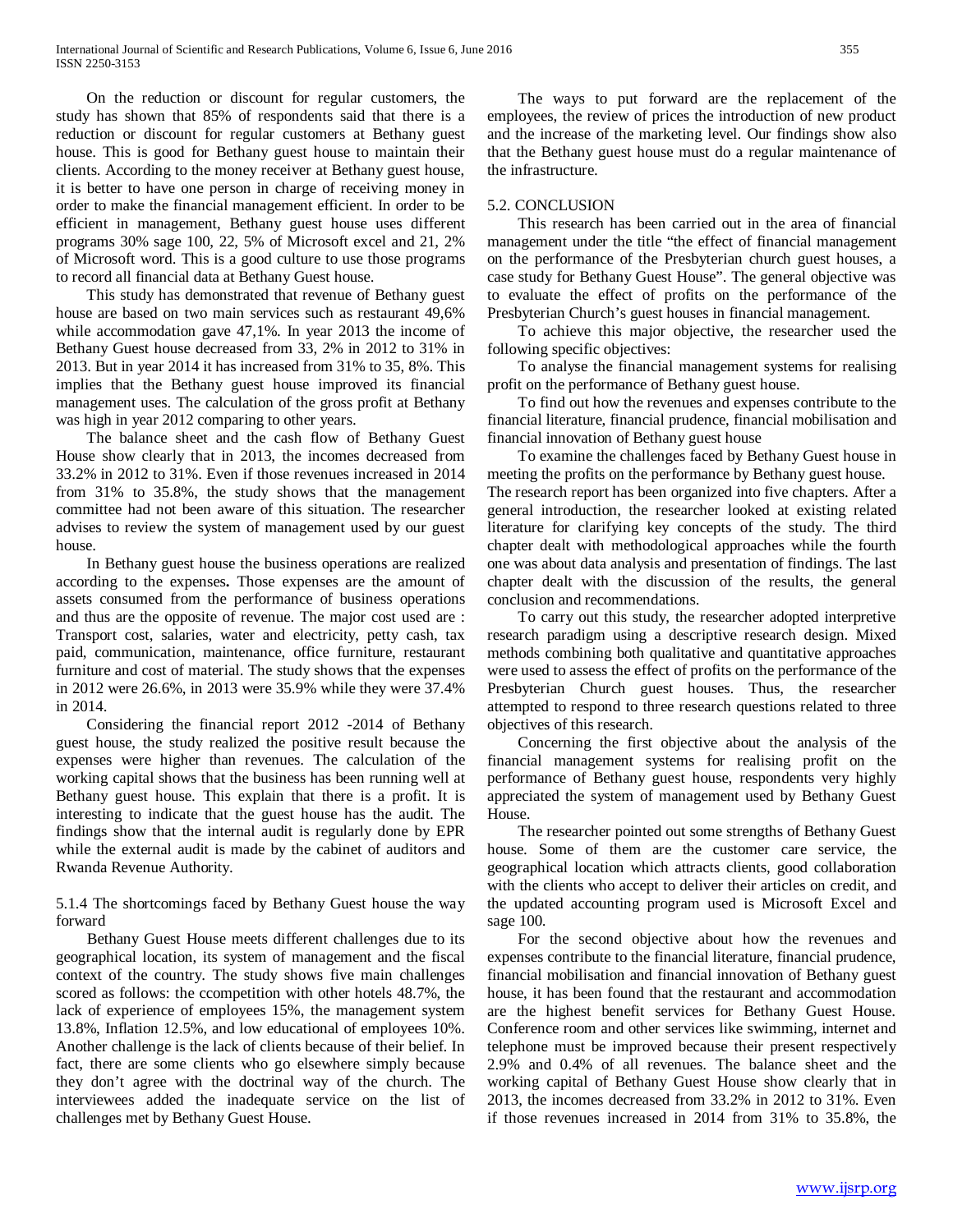study shows that the management committee had not been aware of this situation.

Concerning the challenges, Bethany Guest House meets different challenges due to its geographical location, its system of management and the fiscal context of the country. The study shows five main challenges which are: the competition with other hotels, the lack of experience of employees, the management system, inflation and low educational of employees. Another challenge is the lack of clients because of their belief. The interviewees added the inadequate service on the list of challenges met by Bethany Guest House.

The ways to put forward are the replacement of the employees, the review of prices the introduction of new product and the increase of the marketing level. Our findings show also that the Bethany guest house must do a regular maintenance of the infrastructure.

The study revealed that there existed significant relationship between all the predictors (financial literacy (.02), financial innovations (.000) and financial mobilization (.006), and profitability of Bethany guest house. Thus, financial literacy, financial innovations and financial mobilization can significantly predict profitability of Bethany guest house.

Since the obtained p values are less than the significance level  $(.000, .006$  and  $0.02 < .05)$ , the study concluded that there is a significant positive relationship between financial literacy, financial innovations and financial mobilization and profitability of Bethany guest house. The profitability of Bethany guest house could thus be affected by how effectively an organization has been engaged in financial literacy, financial innovation and financial mobilization.

#### 5.3. RECOMMENDATIONS

i. We recommend that the management committee of Bethany Guest House should increase its efforts in advertising on television, internet, newspapers and radio. To attract more clients, the Presbyterian Church should add new buildings, buy touristic boats and engage new staff which can deal with shortcomings revealed by the study.

ii. To review the system of management used by Bethany guest house for analyzing the financial management

iii. To improve its customer care services and make a good road which goes to Bethany from the main road.

iv. To make a comparative research among faith based guest houses in order to continue building more strong business in our society.

#### **REFERENCES**

- [1] Bailey, (1999) Methods of social research, a division of Mc Millian publishing inc. New York, pp 21-22.
- [2] Peter C. B., (2011), A Guide to academic writing, Eldoret,
- [3] Bizimana E, (2011), Analysis of Factors that Affect Girls' Access to Education in Rwanda: A Case Study of Secondary Schools in Huye District, A Master's Thesis Presented to the School of Post graduate Studies and Research of Kampala International University, Kampala, Uganda, EPR (2009), Plan Stratégique 2008-2012, p. 8.
- [4] Alain Bouchard (1989-1990), Methodologie de recherché scientifique, cours inedit,UNR,
- [5] David F.Scott,JR;John D.Martin ;J.Willian Petty;ArturJ. Keown, (1999), Basis Financial Management,
- [6] Fairchild, M.,(2001),PresbyterianChurch Beliefs and Practices, Understanding the Doctrines of Presbyterianism,available at http://christianity.about.com/od/denominations/a/n.htm (Accessed on 10th March 2015).
- [7] Gilbert A. Churchill, (1992) Basic Marketing Research, 2nd edition, the Dryden Press, U.S.A,
- [8] Grawitz, M. (1979) «Méthodologie des sciences social », paris, France : Dalloz.
- [9] Grinnel Richard M. Jr. and Williams Marget, (1990), Research in social research, Peacock publishes, inc. U.S.A, p. 228.
- [10] Grinnell and Williams,( 1990),Research in social work, A premier, F.E Peacock Publishers, Inc, Itasca, Illinois, , p 401.
- [11] Jerome Levy Forecasting Center, LLC 2008 (1997) where profits come from?
- [12] Justin Marlowe,2014 Governing Financial literacy, Washington, Dc 20036
- [13] Kendal and Julie E. Kendal, 1992, Systems analysis and design, 2nd Edition, prentice, Hall, Engle wood Cliff, New York, 1992, p. 55.
- [14] Kendal and Julie E.Kendal,( 1992) Systems analysis and design, 2nd Edition, prentice,Hall,Engle wood Cliff, New York, pp.17-19
- [15] Lederach, J.-P. (1997). Building Peace: Sustainable Reconciliation in Divided Societies, United State of Peace Press, and Washington, D.C.
- [16] Leon-Dufour, X. (2003). Vocabulaire de Théologie Biblique, Cerf, Paris.
- [17] M. Fairchild, What is the Church? The Church: Person, Place, or Thing? Available at Nachmias D.and Nachmias C, (2002), Research methods in social sciences, St. Martins, press, inc New York, p68.
- [18] Nachmias D.and Nachmias C, Research methods in social sciences, St. Martins, press, inc New York, 1976, pp 36.
- [19] Nsengimana C., (2005), L'offrande selon Exode 25, 1-8 : Essai Exégétique et Orientations Pratiques, FTPB, Butare.
- [20] Paul, Perrot, translate by André Devoust ,Mobilization and Management of financial resources for education,1988
- [21] Olivier Wyman and Clifford ChanceLLP.innovation,2012 CH-1223 Cologny/Geneva
- [22] Osmond Vitez (2009), what is the effect of profits or loss in a business organization?
- [23] Peter. C.B, (1994) A guide to Academic writing, Kenya
- [24] SABITI F.,( 2004), land Access and poverty reduction, NUR, p 46.
- [25] SANDRA J. HUSTON measuring financial literacy Article first published online: 1 JUN 2010).
- [26] Stice Earl K.; Stice James D.; Diamond Michael A (2003): financial accounting, Mason, Ohio; Thomson learning
- [27] Suzanne, M., Walter O., Horngrn T., (2009), Financial and Managerial Accounting 3dh ed. New York San Francisco
- [28] http://en.wikipedia.org/wiki/Guest\_house ; Accessed on 15th May 2015,
- [29] http://www.businessdictionary.com/definition/guesthouse.html#ixzz3WzfNc33c;(Accessed 18th May 2015);
- [30] http://www.businessdictionary.com/definition/optimization.html (Accessed on 16th may 2015);
- [31] http://www.businessdictionary.com/definition/profit.html#ixzz3WzdjbpXh( http://www.managementstudyguide.com/financial-management.htm). (Accessed on 16th May 2015);
- [32] http://www.investopedia.com/terms/p/profit.asp (Accessed on 16th May 2015);
- [33] http://www.managementstudyguide.com/financialmanagement.htmhttp://ch ristianity.about.com/od/churchandcommunity/a/thechurch.htm (Accessed on 5th March 2015).
- [34] http://christianity.about.com/od/churchandcommunity/a/thechurch.htm (Accessed on 5th May 2015).
- [35] http://markets.ft.com/research/Lexicon 3th July 2015

#### AUTHORS

**First Author** – Madeleine Nyirabageni, Post Graduate student at Jomo Kenyatta University of Agriculture and Technology-Kigali Campus Rwanda